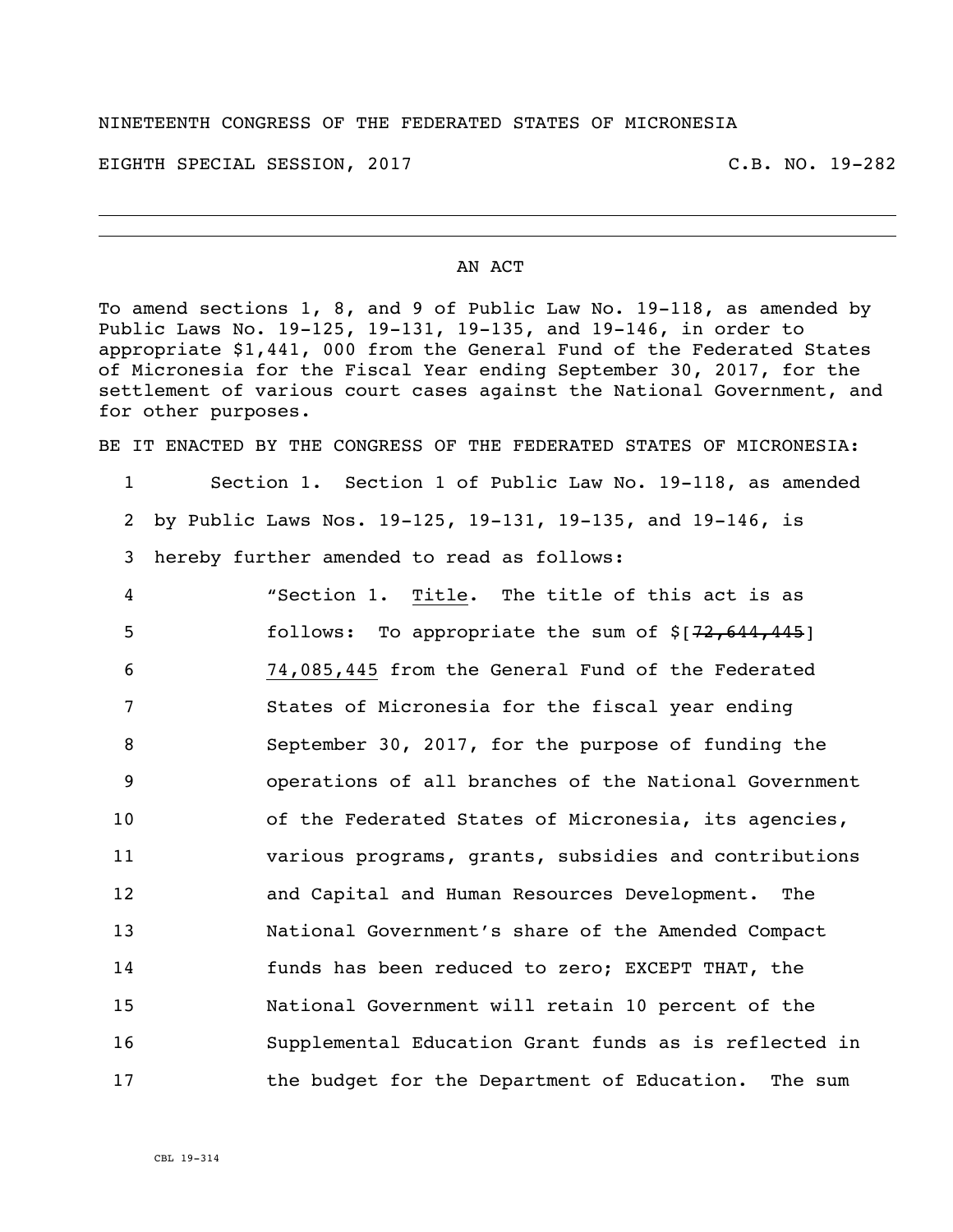| $\mathbf{1}$   | appropriated herein shall be apportioned as follows:"                          |  |
|----------------|--------------------------------------------------------------------------------|--|
| $\overline{2}$ | Section 2. Section 8 of Public Law No. 19-118, as amended                      |  |
| 3              | by Public Laws Nos. $19-125$ , $19-135$ and $19-146$ , is hereby further       |  |
| 4              | amended to read as follows:                                                    |  |
| 5              | "Section 8. Grants, Subsidies and Contributions.<br>The                        |  |
| 6              | sum of $$[13,025,234]$ 13,081,234, or so much thereof as                       |  |
| 7              | may be necessary, is hereby appropriated from the                              |  |
| 8              | General Fund of the Federated States of Micronesia for                         |  |
| 9              | the fiscal year ending September 30, 2017 for the                              |  |
| 10             | following grants, subsidies and contributions during                           |  |
| 11             | fiscal year 2017. The sum appropriated by this section                         |  |
| 12             | shall be apportioned as follows:                                               |  |
| 13             | (1) Office of the President.                                                   |  |
| 14             | (a) Asia Pacific Inst. Broadcasting                                            |  |
| 15             | Development $(AIBD) \ldots \ldots \ldots \ldots \ldots \ldots \ldots$<br>4,500 |  |
| 16             | (b) Asia Pacific Broadcasting Union<br>800                                     |  |
| 17             | (c) Pacific Island News Association.<br>350                                    |  |
| 18             | (d) 2023 Action Plan Implementation.<br>$-0-$                                  |  |
| 19             | (e) Asia Pacific Investment<br>250                                             |  |
| 20             | 50,000<br>(f) Former Presidents' allowance                                     |  |
| 21             | (g) Joint Committee on Compact                                                 |  |
| 22             | Review and Planning (JCRP)<br>$-0-$                                            |  |
| 23             | (i) Initial Committee Operations<br>200,000                                    |  |
| 24             | (ii) Fees for Legal Counsel                                                    |  |
| 25             | Washington, D.C. legal and lobbying services<br>1,000,000                      |  |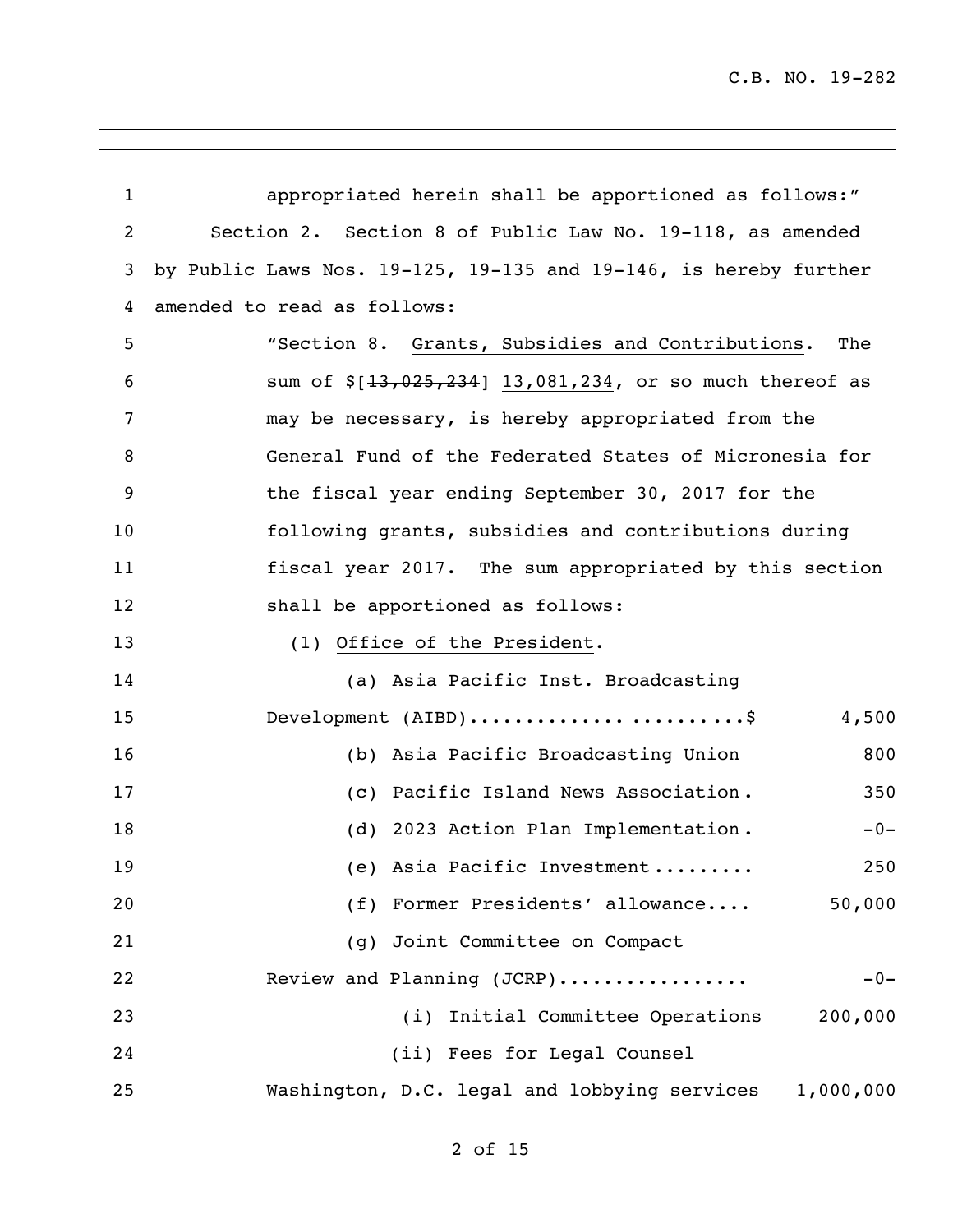| $\mathbf{1}$   | (2) Department of Foreign Affairs.              |         |
|----------------|-------------------------------------------------|---------|
| $\overline{2}$ | (a) The Forum Secretariat\$                     | 46,000  |
| 3              | (b) Secretariat for Pacific Community           | 56,000  |
| 4              | (c) UN Membership Fees and related              |         |
| 5              | contributions to UN bodies and agencies         | 70,000  |
| 6              | $(d)$ ESCAP                                     | 5,000   |
| 7              | (e) East-West Center                            | 5,000   |
| 8              | (f) ACP Cotonou Membership Fees                 | 25,000  |
| 9              | $(g)$ SPC Office Rental                         | 45,000  |
| 10             | (h) Diplomatic Relations between FSM            |         |
| 11             | and China (PRC)                                 | $-0-$   |
| 12             | (i) Pacific Island Forum                        | $-0-$   |
| 13             | (3) Department of Finance and Administration.   |         |
| 14             | (a) OCO Membership                              | 14,024  |
| 15             | (b) Financial Management System -               |         |
| 16             | Maintenance Fee                                 | 55,000  |
| 17             | $(c)$ CTA                                       | 9,000   |
| 18             | (d) ADB, IMF, and Budget, Finance               |         |
| 19             | Policy Consultations                            | 25,000  |
| 20             | (e) Macro Economist Advisor                     | 200,000 |
| 21             | (f) Global Forum membership fee                 | 26,000  |
| 22             | Department of Resources and Development.<br>(4) |         |
| 23             | PIDP<br>(a)                                     | 15,000  |
| 24             | (b)                                             | 38,918  |
| 25             | (c) Coordinating Committee for                  |         |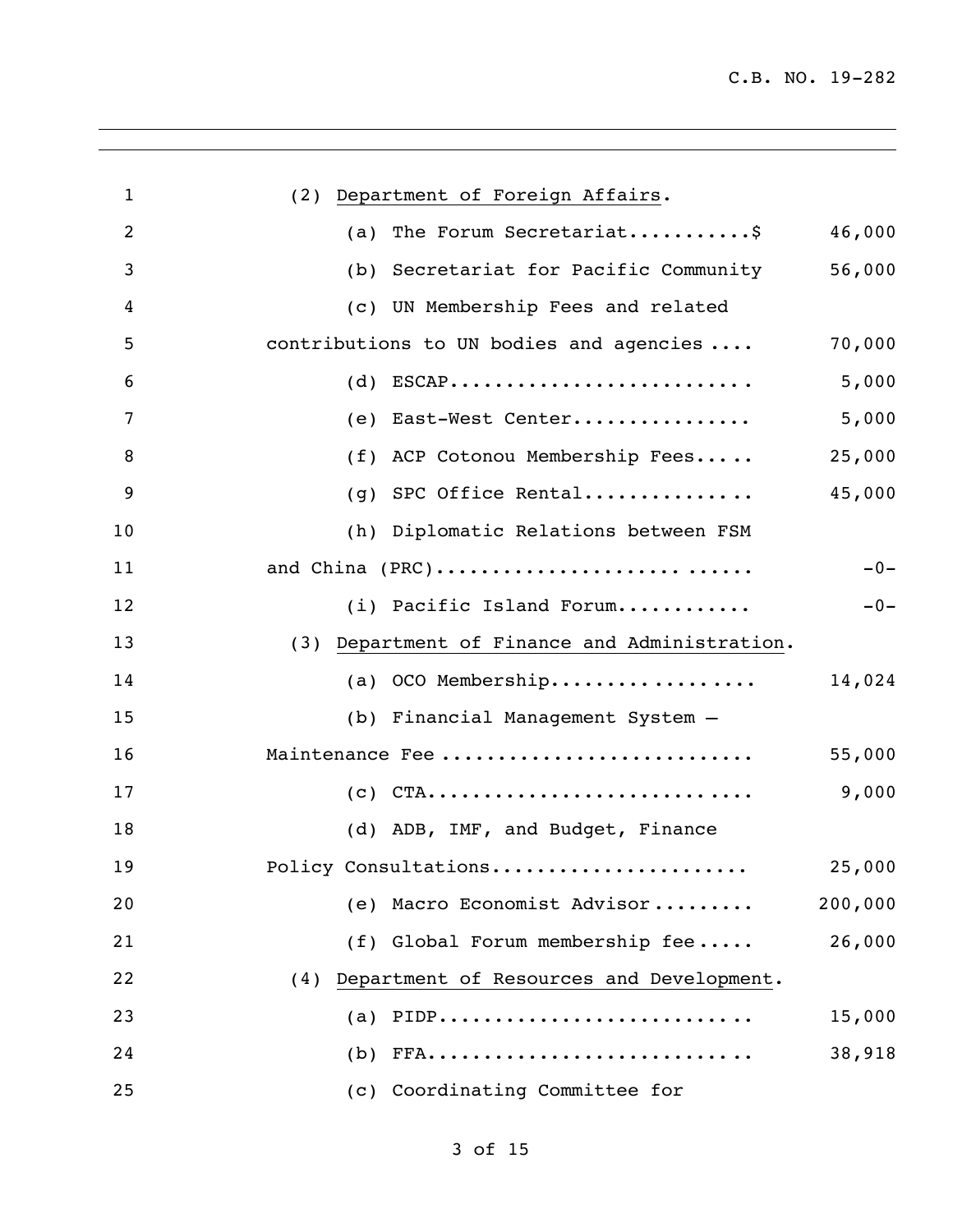| $\mathbf{1}$   | Offshore Mineral Prospecting\$<br>$-0-$                                                                       |
|----------------|---------------------------------------------------------------------------------------------------------------|
| $\overline{2}$ | (d) Pacific Asian Travel Association                                                                          |
| 3              | $(PATA) \dots \dots \dots \dots \dots \dots \dots \dots \dots \dots \dots \dots \dots$<br>5,000               |
| 4              | (e) United Nations Development                                                                                |
| 5              | 30,000                                                                                                        |
| 6              | (f) Micronesian Challenge Endowment                                                                           |
| 7              | 50,000                                                                                                        |
| 8              | $(g)$ Seaframe<br>$-0-$                                                                                       |
| 9              | (h) Food Agriculture Organization                                                                             |
| 10             | $(\texttt{FAO}) \dots \dots \dots \dots \dots \dots \dots \dots \dots \dots \dots \dots \dots \dots$<br>4,800 |
| 11             | (i) Western Forestry Leadership                                                                               |
| 12             | Coalition<br>530                                                                                              |
| 13             | 60,000<br>(j) Matching to SPC Projects                                                                        |
| 14             | (k) Micronesian Challenge<br>10,000                                                                           |
| 15             | (1) Micronesian Cruise Association<br>2,500                                                                   |
| 16             | (m) South Pacific Tourism Organization<br>15,000                                                              |
| 17             | (n) International Animal Health                                                                               |
| 18             | Organization<br>23,000                                                                                        |
| 19             | (o) SPC Site Rental<br>$-0-$                                                                                  |
| 20             | 250<br>IRENA<br>(p)                                                                                           |
| 21             | (q) Micronesia Trade Commission<br>30,000                                                                     |
| 22             | (r) Convention on Biological Diversity                                                                        |
| 23             | 1,000                                                                                                         |
| 24             | 500<br>$(s)$ IFAD                                                                                             |
| 25             | (5) Department of Health and Social Affairs.                                                                  |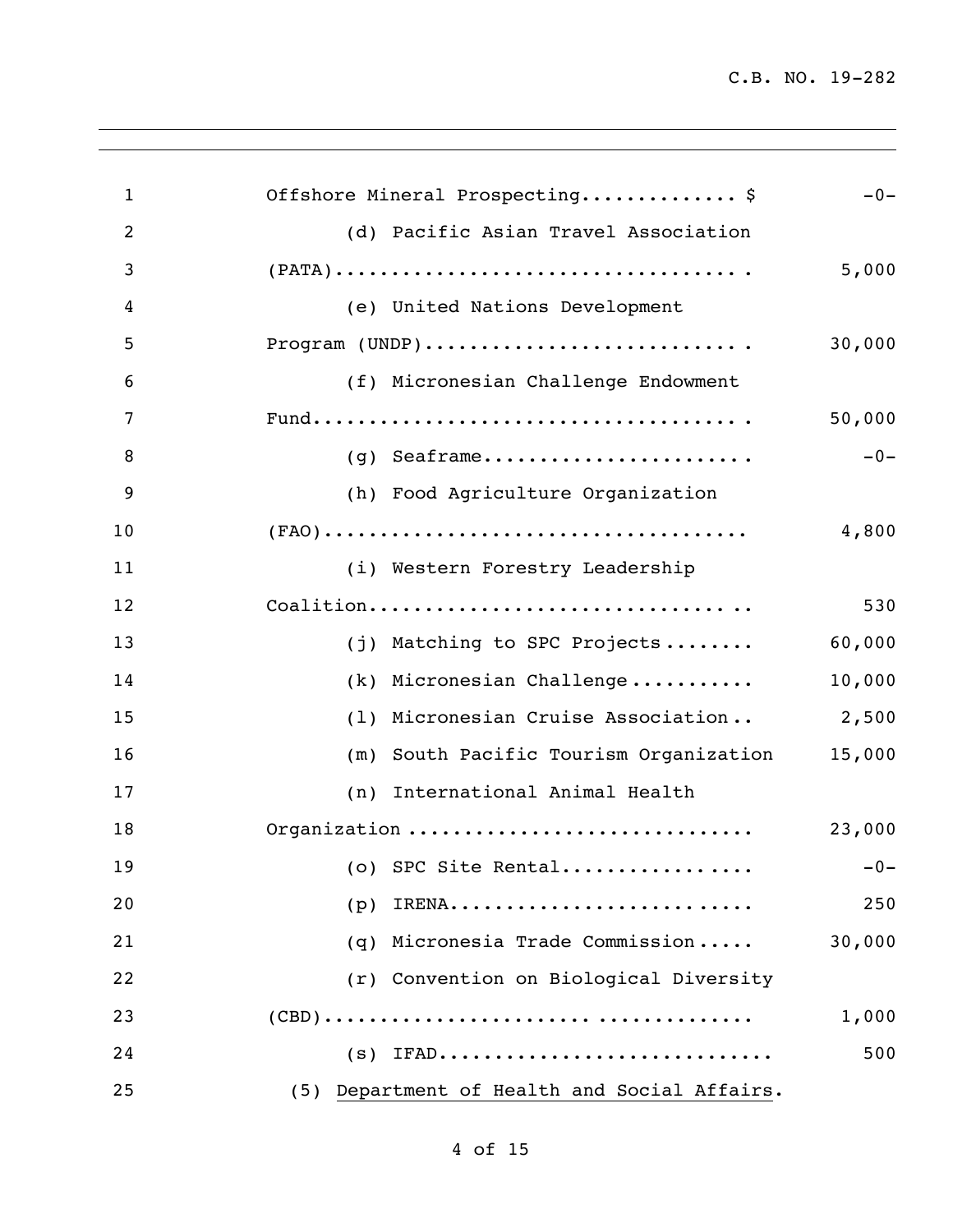| $\mathbf{1}$   | (a) |                                                                              | 3,000     |
|----------------|-----|------------------------------------------------------------------------------|-----------|
| $\overline{2}$ | (b) |                                                                              | 4,000     |
| 3              | (C) | FSM Sport Association                                                        | $-0-$     |
| 4              | (d) |                                                                              | 20,000    |
| 5              | (e) | Territorial Health                                                           | 7,000     |
| 6              | (f) | Nurse and Medical Licensing                                                  | 20,000    |
| 7              | (q) | Red Cross                                                                    | 70,000    |
| 8              | (h) | Vaccine Purchase                                                             | 50,000    |
| 9              | (i) | UN Women                                                                     | 1,000     |
| 10             | (j) | Maintenance                                                                  | $-0-$     |
| 11             | (k) | $\mathtt{CEDAW} \dots \dots \dots \dots \dots \dots \dots \dots \dots \dots$ | 20,000    |
| 12             | (6) | Department of Education.                                                     |           |
| 13             | (a) | Aid to Non-Public Schools                                                    | 600,000   |
| 14             | (b) | Aid to CMI Students                                                          | 40,000    |
| 15             | (C) | Aid to PCC Students                                                          | 150,000   |
| 16             | (d) | National Scholarship                                                         | 2,000,000 |
| 17             | (e) | National Close-Up                                                            | 75,000    |
| 18             |     | (f) Merit Scholarship                                                        | 300,000   |
| 19             |     | (g) COM-FSM Board Meeting                                                    | 5,000     |
| 20             |     | (h) Faithwalk Christian College (FCC)                                        | 57,000    |
| 21             |     | (i) Caroline College and Pastoral                                            |           |
| 22             |     | Institute (CCPI)                                                             | 70,000    |
| 23             |     | (j) Xavier High School                                                       | 50,000    |
| 24             |     | (k) Scholarship Board Meetings                                               | 30,000    |
| 25             |     | (1) Travel to Colleges to Meet with                                          |           |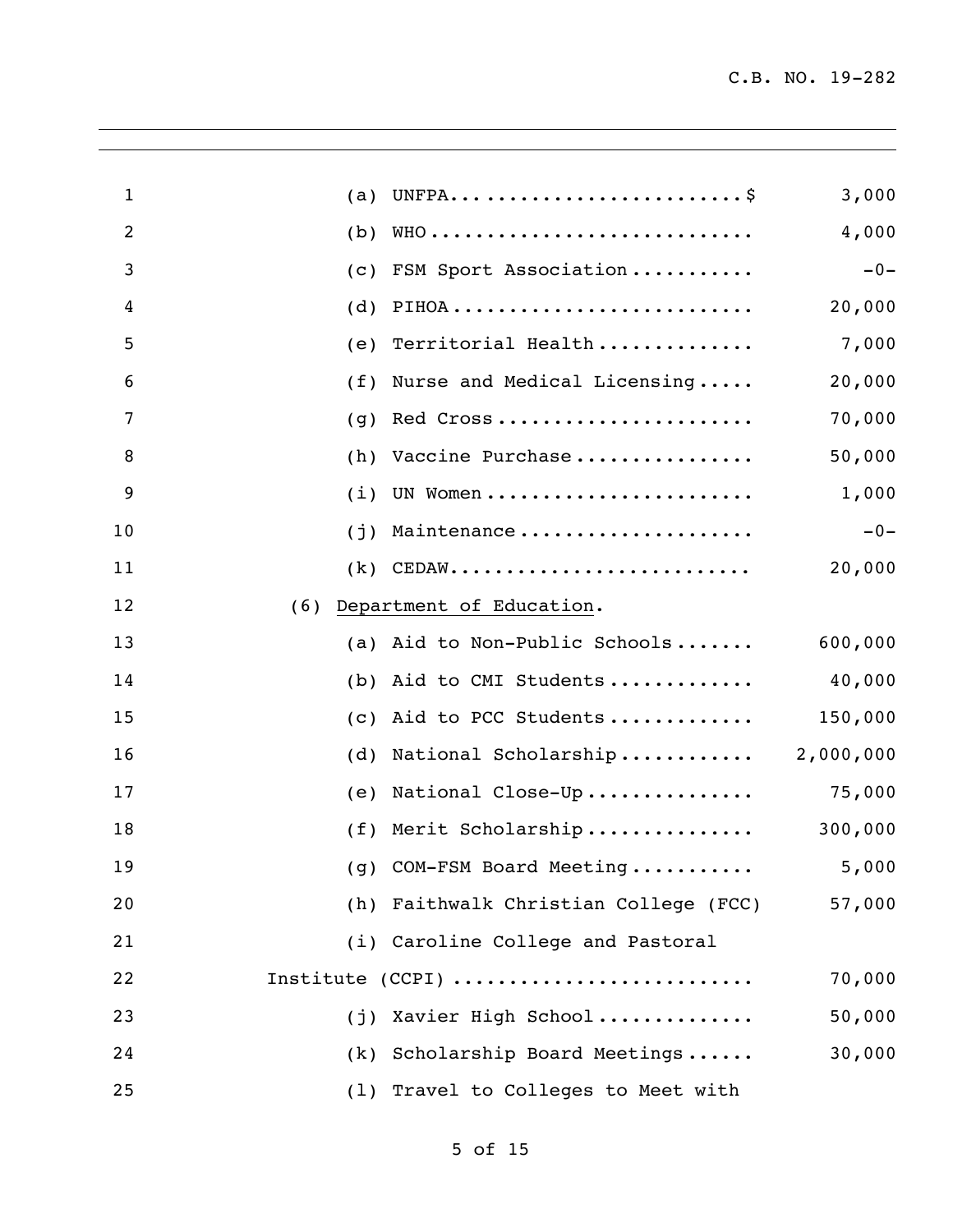| $\mathbf{1}$   | Students Regarding Scholarships \$                                                          | 20,000  |
|----------------|---------------------------------------------------------------------------------------------|---------|
| $\overline{2}$ | Department of Transportation,<br>(7)                                                        |         |
| 3              | Communication and Infrastructure.                                                           |         |
| 4              | (a) Asia Pacific Telecommunity                                                              | 11,000  |
| 5              | (b) International Telecommunication                                                         |         |
| 6              |                                                                                             | 20,867  |
| 7              | $(c)$ ICAO                                                                                  | 28,050  |
| 8              | (d) FSM Capital Energy                                                                      | 600,000 |
| 9              | (e) Micronesian Shipping Commission                                                         |         |
| 10             | $(MSC) \dots \dots \dots \dots \dots \dots \dots \dots \dots \dots \dots \dots \dots \dots$ | 25,000  |
| 11             | (f) Fuel and Provisions for Caroline                                                        |         |
| 12             | Voyager and Navigator 1,250,000                                                             |         |
| 13             | (g) AIP Matching Funds                                                                      | 530,000 |
| 14             | (8) Department of Justice.                                                                  |         |
| 15             | (a) States Joint Law Enforcement:                                                           |         |
| 16             |                                                                                             | 30,000  |
| 17             | (b) States Joint Law Enforcement:                                                           |         |
| 18             |                                                                                             | 50,000  |
| 19             | (c) States Joint Law Enforcement:                                                           |         |
| 20             |                                                                                             | 100,000 |
| 21             | (d) States Joint Law Enforcement:                                                           |         |
| 22             |                                                                                             | 30,000  |
| 23             | (e) Police Academy                                                                          | 180,000 |
| 24             | (f) Ammunition for Sidearm and Long                                                         |         |
| 25             |                                                                                             | 25,000  |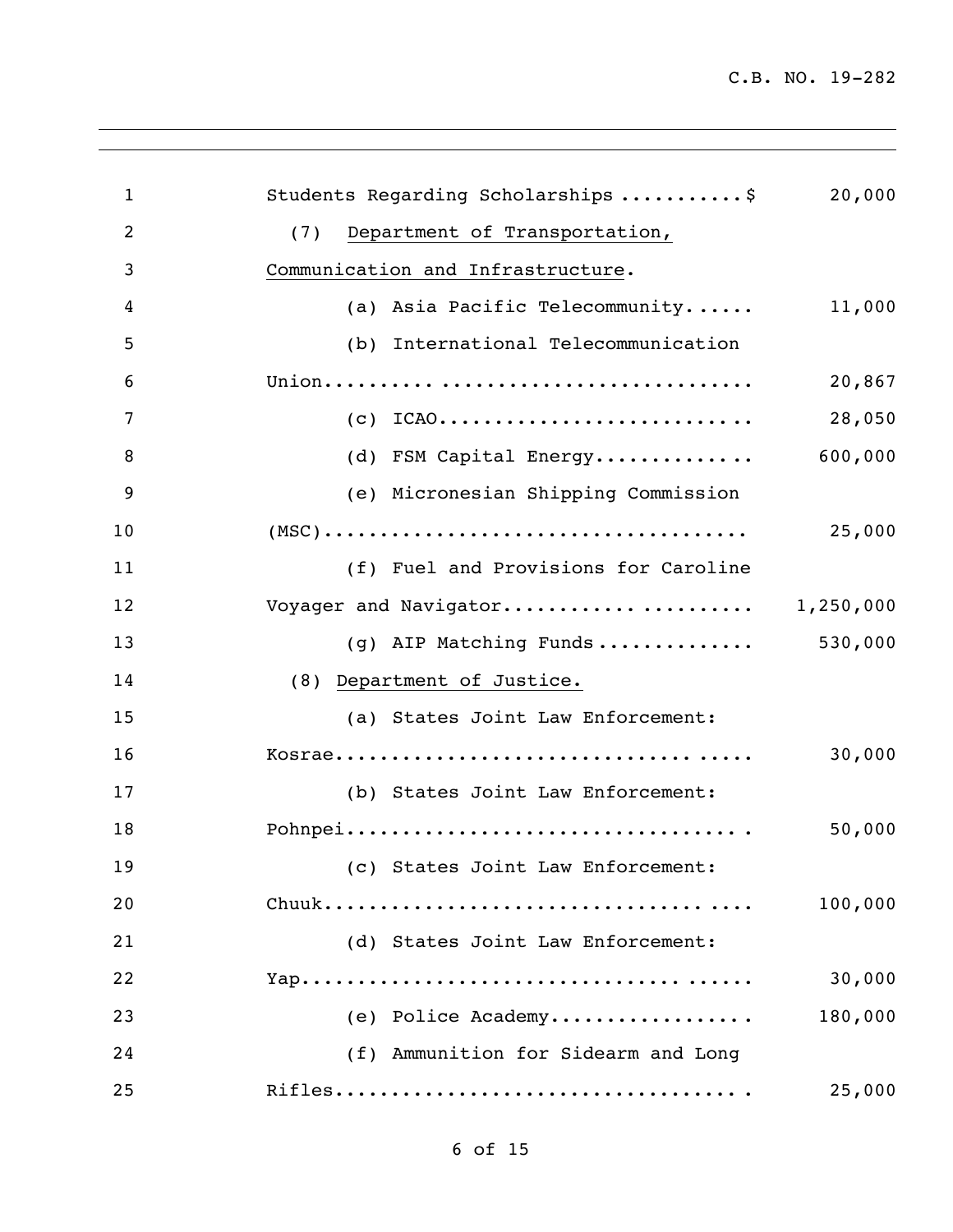| $\mathbf{1}$   | (g) Fuel Subsidy \$<br>$-0-$                       |
|----------------|----------------------------------------------------|
| $\overline{2}$ | (h) Settlements/judgments for cases                |
| 3              | against the FSM<br>32,000                          |
| 4              | (9) Congress of the Federated States of Micronesia |
| 5              | (a) IPU Conference<br>50,000                       |
| 6              | (b) Climate Change Conferences/ COP                |
| 7              | 50,000                                             |
| 8              | 30,000<br>$(C)$ ACP                                |
| 9              | 60,000<br>$(d)$ APPU/APPF                          |
| 10             | $-0-$<br>(e) Staff Upgrade                         |
| 11             | (f) World Bank/IMF Annual Meeting<br>50,000        |
| 12             | (q) FSM/Israel Parliamentarian                     |
| 13             | Friendship Link<br>50,000                          |
| 14             | $-0-$<br>(h) MLC Conference                        |
| 15             | (i) FSM/Japan Parliamentarian                      |
| 16             | Friendship Link<br>$-0-$                           |
| 17             | (j) China Parliamentary Visit<br>$-0-$             |
| 18             | (k) FSM Congress/Cuban National                    |
| 19             | Assembly Parliamentary Relations<br>50,000         |
| 20             | National Olympic Committee<br>$-0-$<br>(1)         |
| 21             | FSM-French Parliamentary/ACP<br>50,000<br>(m)      |
| 22             | 30,000<br>Fisheries meetings<br>(n)                |
| 23             | $-0-$<br>MRA Conference in Japan<br>(0)            |
| 24             | Contribution to IPU<br>$-0-$<br>(p)                |
| 25             | IPU Annual Dues<br>12,500<br>(q)                   |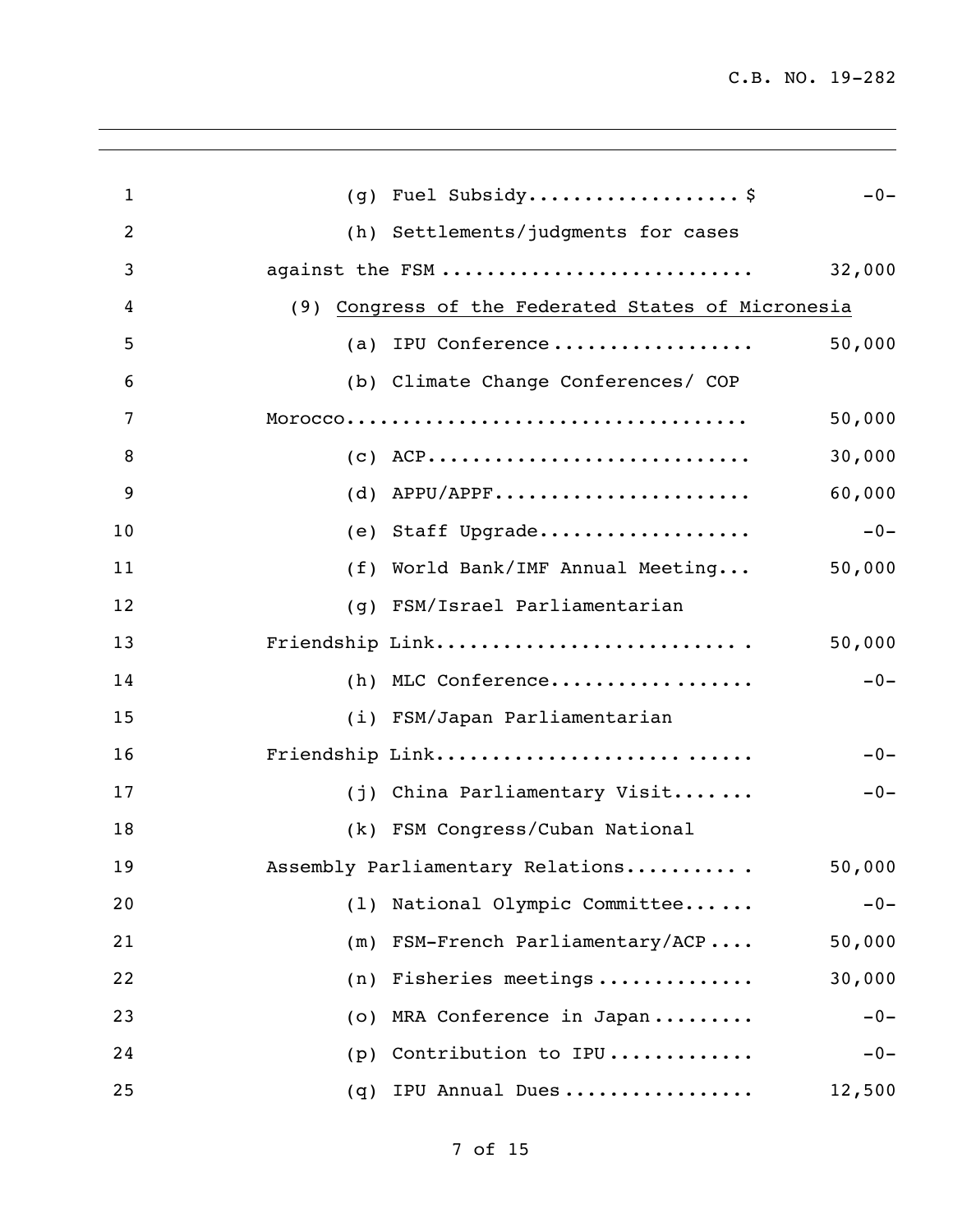| $\mathbf{1}$   | IPU Assembly in Zambia\$<br>$-0-$<br>(r)                                                          |
|----------------|---------------------------------------------------------------------------------------------------|
| $\overline{2}$ | (s) Crans Montana Forum in Morocco<br>$-0-$                                                       |
| 3              | (t) Wilshire Conference/ Meetings                                                                 |
| 4              | with Constituents<br>$-0-$                                                                        |
| 5              | (u) COFA Alliance National Network<br>25,000                                                      |
| 6              | 20,000<br>Travel to MRA meeting<br>$(\nu)$                                                        |
| 7              | (w) Travel to Investment Advisor                                                                  |
| 8              | $(\texttt{Wilshire}) \dots \dots \dots \dots \dots \dots \dots \dots \dots \dots \dots$<br>30,000 |
| 9              | (10) Office of Environment & Emergency Management                                                 |
| 10             | UNEP<br>760<br>(a)                                                                                |
| 11             | UNFCCC<br>250<br>(b)                                                                              |
| 12             | 120<br>(C)                                                                                        |
| 13             | 10,184<br>(d)                                                                                     |
| 14             | Waigani Convention<br>1,190<br>(e)                                                                |
| 15             | SPREP-Noumea Convention<br>1,764<br>(f)                                                           |
| 16             | Earth Day Activities<br>15,000<br>(q)                                                             |
| 17             | EPA Director's Meeting<br>$-0-$<br>(h)                                                            |
| 18             | (i) Bi-Annual Environmental Conference<br>20,000                                                  |
| 19             | (j) FSM FEMA Disaster Matching<br>200,000                                                         |
| 20             | (k) Basel Convention<br>501                                                                       |
| 21             | (1) DAEF Matching Funds for FY 2016.<br>200,000                                                   |
| 22             | (11) Office of National Archives, Culture and                                                     |
| 23             | Preservation                                                                                      |
| 24             | $(a)$ UNESCO<br>4,000                                                                             |
| 25             | $(b)$ NCSHPO<br>2,760                                                                             |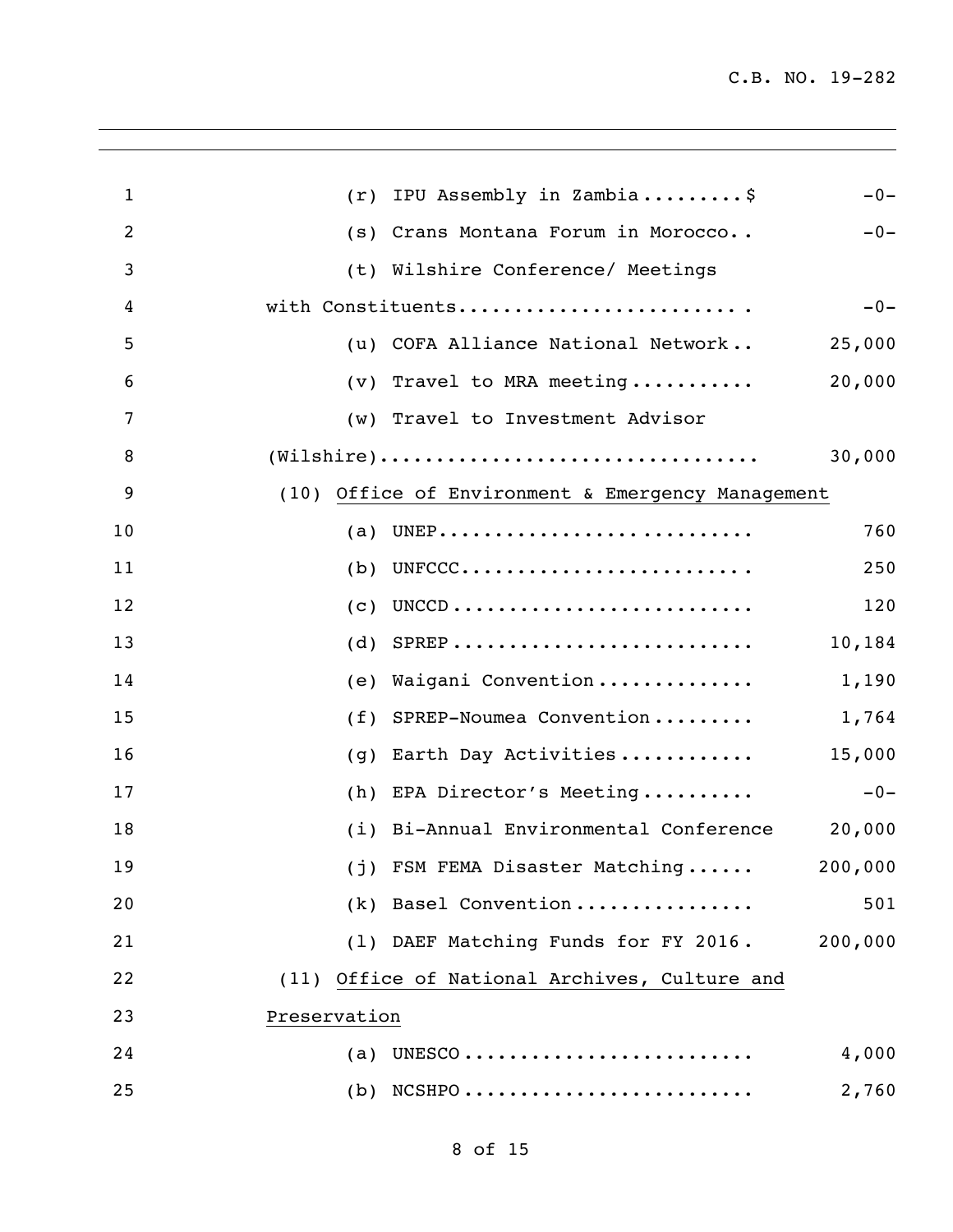| $\mathbf{1}$   | (C)  | PARBICA                                      | 100      |
|----------------|------|----------------------------------------------|----------|
| $\overline{2}$ | (d)  | PIALA                                        | 100      |
| 3              | (e)  |                                              | 54       |
| 4              | (f)  | Library Fee                                  | 50       |
| 5              | (12) | Other Grants, Subsidies and Contributions.   |          |
| 6              | (a)  | State Judiciary Subsidy: Kosrae.             | 35,000   |
| 7              | (b)  | State Judiciary Subsidy: Pohnpei             | 55,000   |
| 8              | (C)  | State Judiciary Subsidy: Chuuk               | 55,000   |
| 9              | (d)  | State Judiciary Subsidy: Yap                 | 35,000   |
| 10             | (e)  | COM-FSM Treaty Obligation                    | 25,000   |
| 11             |      | (f) Micronesian Legal Services               |          |
| 12             |      | Corporation                                  | 250,000  |
| 13             | (q)  | MLFC Loan Payment                            | 200,000  |
| 14             | (h)  | Single Audit Fee                             | 445,000  |
| 15             | (i)  | Staff Housing                                | 510,000  |
| 16             | (i)  | Recruitment and Repatriation                 | 223,218  |
| 17             | (k)  | FSM Social Security Administration 1,000,000 |          |
| 18             | (1)  | FSM National Government                      |          |
| 19             |      | Employee's Health Insurance Plan             | $-0-$    |
| 20             | (m)  | General Election (March 7, 2017)             | 391,840  |
| 21             |      | (n) NORMA- WCPFC Tuna Commission Fee         | 108,504  |
| 22             |      | (o) Trade Fairs (\$10,000 for Each of        |          |
| 23             |      | the Four FSM States)                         | 40,000   |
| 24             | (p)  | Yap State Fair                               | 10,000   |
| 25             | (q)  | Independence Day activities                  | 50,000'' |
|                |      |                                              |          |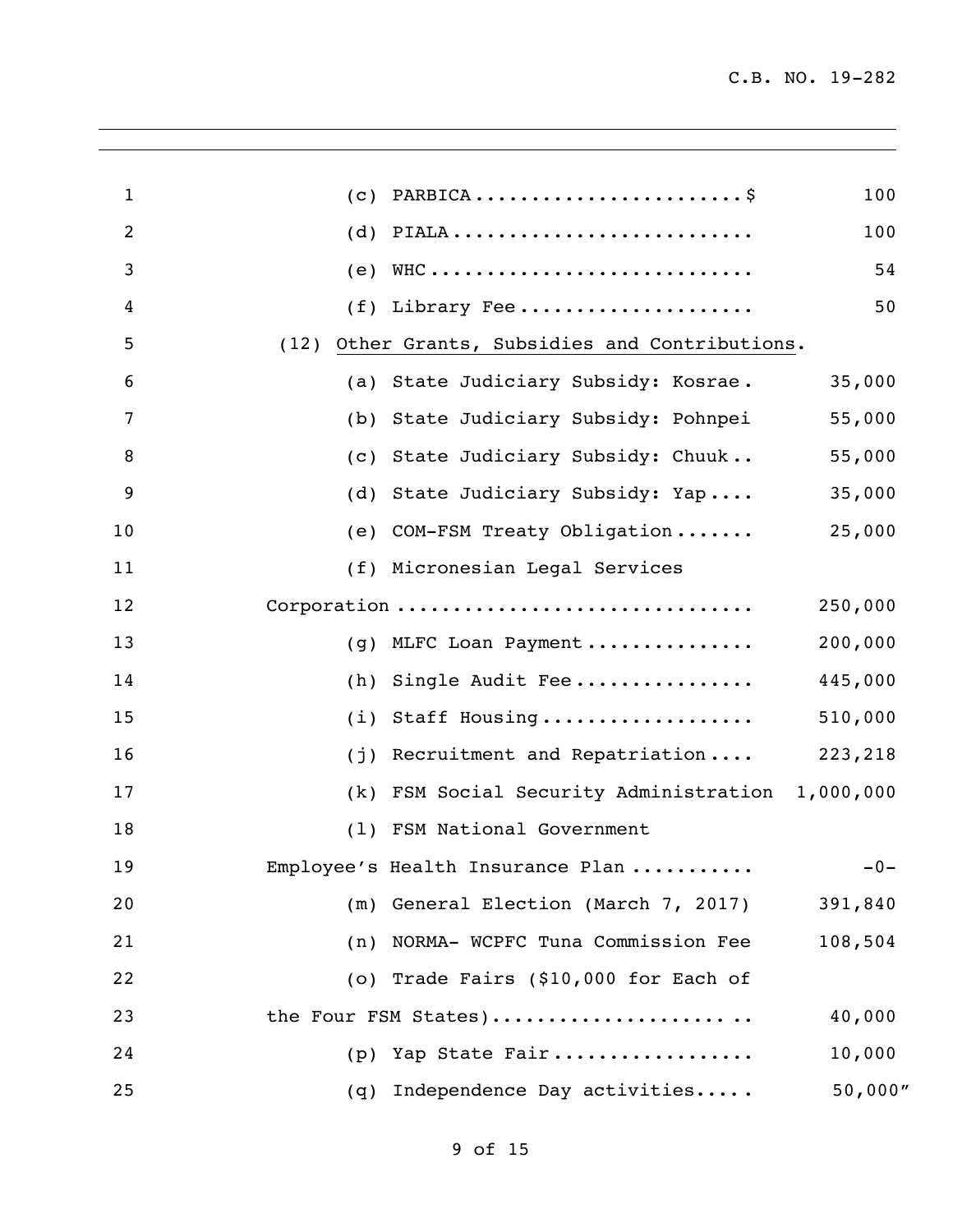| $\mathbf{1}$   | Section 3. Section 9 of Public Law No. 19-118, as amended        |  |
|----------------|------------------------------------------------------------------|--|
| $\overline{2}$ | by Public Laws Nos. 19-125, 19-131, 19-135 and 19-146, is hereby |  |
| 3              | further amended to read as follows:                              |  |
| 4              | "Section 9. Capital and Human Resources Development.             |  |
| 5              | The sum of $\S[31, 329, 363]$ 32,714,363, which includes         |  |
| 6              | \$556,074 in SEG funding that was previously omitted,            |  |
| $\overline{7}$ | or so much thereof as may be necessary, is hereby                |  |
| 8              | appropriated from the General Fund of the Federated              |  |
| 9              | States of Micronesia for the fiscal year ending                  |  |
| 10             | September 30, 2017, for the following capital                    |  |
| 11             | improvements, development programs, and projects and             |  |
| 12             | human resources development. Of the total amount of              |  |
| 13             | funds appropriated herein, \$1,802,096 shall be deemed           |  |
| 14             | to come from funds available under the Amended Compact           |  |
| 15             | from the Supplemental Education Grant and \$9,545,500            |  |
| 16             | shall be deemed to come from funds available under the           |  |
| 17             | Amended Compact from Compact Sector Grants. The sum              |  |
| 18             | appropriated by this section shall be apportioned as             |  |
| 19             | follows:                                                         |  |
| 20             | (1) College of Micronesia - FSM.                                 |  |
| 21             | (a) College of Micronesia-FSM \$<br>3,800,000                    |  |
| 22             | (b) FSM Fisheries and Maritime                                   |  |
| 23             | Institute (FMI)<br>833,915                                       |  |
| 24             | (c) College of Micronesia-FSM SEG                                |  |
| 25             | 689,948                                                          |  |

## of 15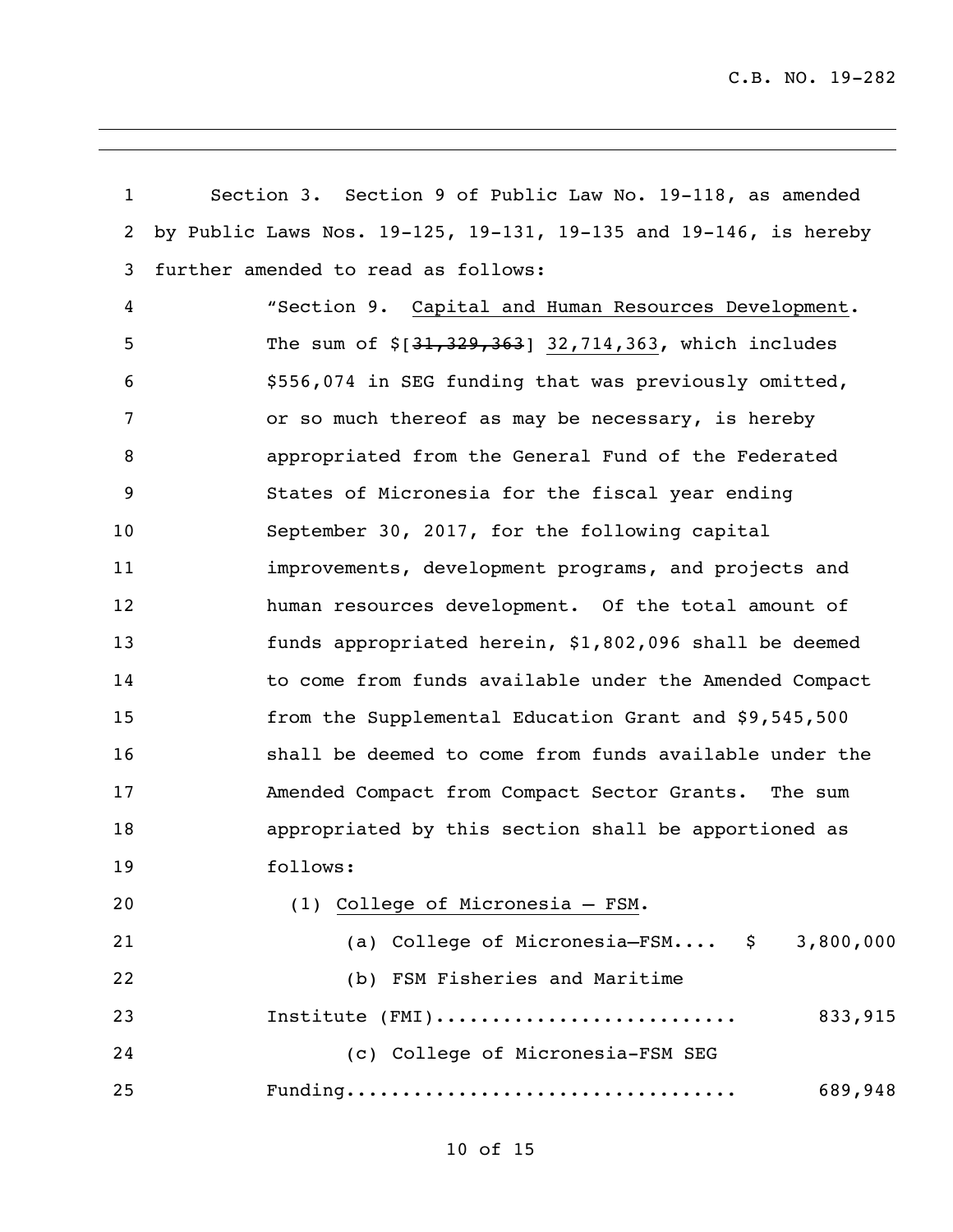| $\mathbf{1}$   | (d) COM-FSM Infrastructure                     |
|----------------|------------------------------------------------|
| $\overline{2}$ | Improvement \$ 8,545,500                       |
| 3              | (2) Department of Finance and Administration   |
| 4              | (a) FSM Warehouse Lease and                    |
| 5              | Maintenance<br>100,000                         |
| 6              | 15,000<br>(b) PCD Awareness Initiative         |
| 7              | $-0-$<br>(c) Staff Upgrade                     |
| 8              | (3) Department of Resources and Development    |
| 9              | (a) FSM Association of Chamber of              |
| 10             | Commerce/Support to COC 67,000                 |
| 11             | (b) State Trade Fairs Enhancing                |
| 12             | Value Addition<br>$-0-$                        |
| 13             | 50,000                                         |
| 14             | (d) FSM Tourism Development Framework<br>$-0-$ |
| 15             | (e) National Trade Facilitation                |
| 16             | $-0-$                                          |
| 17             | (f) Food Security Production<br>$-0-$          |
| 18             | (g) Secretariat/Hosting Conference,            |
| 19             | Equipment/Materials<br>$-0-$                   |
| 20             | (h) Implement National Tourism                 |
| 21             | Policy/Tourism Investment Plan<br>$-0-$        |
| 22             | (i) Assistance to states for Tourism           |
| 23             | Policy/Tourism Investment Plan<br>$-0-$        |
| 24             | (j) Yap State; PROVIDED THAT,                  |
| 25             | \$120,000 of the \$500,000 is earmarked for    |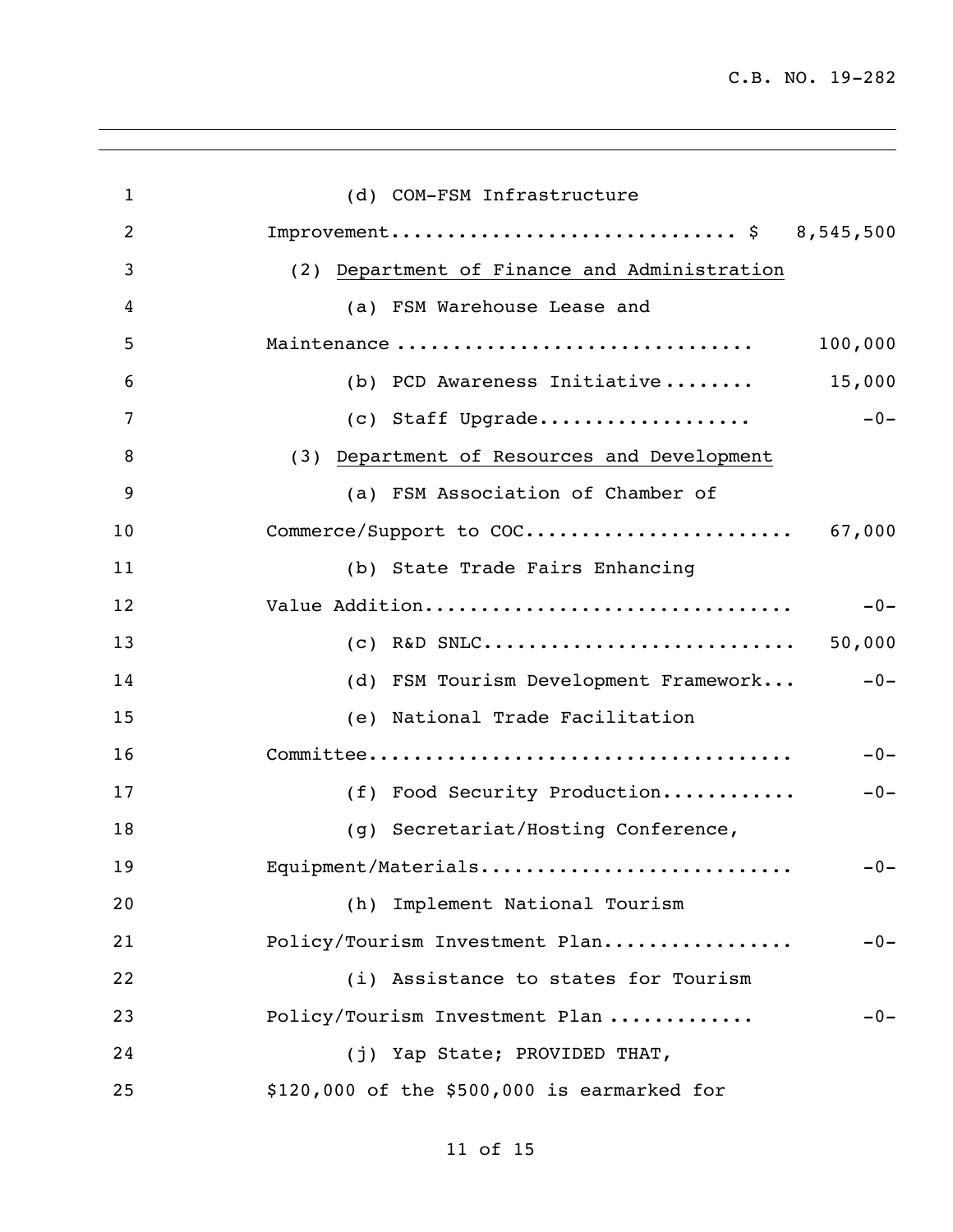| $\mathbf{1}$   | "Yap Destination Marketing Plan Project\$<br>500,000 |
|----------------|------------------------------------------------------|
| $\overline{2}$ | 500,000<br>(ii) Kosrae State                         |
| 3              | 500,000<br>(iii) Pohnpei State                       |
| 4              | 500,000<br>$(iv)$ Chuuk State                        |
| 5              | (k) Phase II Foreign Investment Review<br>$-0-$      |
| 6              | (1) Fortieth Session of the Governing                |
| 7              | Council of International Fund for                    |
| 8              | Agriculture Development<br>8,827                     |
| 9              | (m) National Coastal Fisheries                       |
| 10             | Monitoring Team: Ongoing Monitoring                  |
| 11             | Program, Assess Impacts of CEAFM                     |
| 12             | Program and Climate Change<br>13,736                 |
| 13             | (n) Civil Organization & NGOs<br>$-0-$               |
| 14             | (o) Chamber of Commerce: Chuuk State<br>50,000       |
| 15             | 50,000<br>Chamber of Commerce: Kosrae State.<br>(p)  |
| 16             | 50,000<br>Chamber of Commerce: Pohnpei State<br>(q)  |
| 17             | 50,000<br>(r) Chamber of Commerce: Yap State         |
| 18             | (4) Department of Transportation,                    |
| 19             | Communications and Infrastructure                    |
| 20             | (a) Operation and Dry-Docking of                     |
| 21             | Caroline Voyager and Navigator<br>1,200,000          |
| 22             | (b) Capital Improvement Project:                     |
| 23             | Chuuk- Weno Secondary Road and Heavy                 |
| 24             | Equipment Purchase.<br>300,000                       |
| 25             | (c) Capital Improvement Project:                     |

## of 15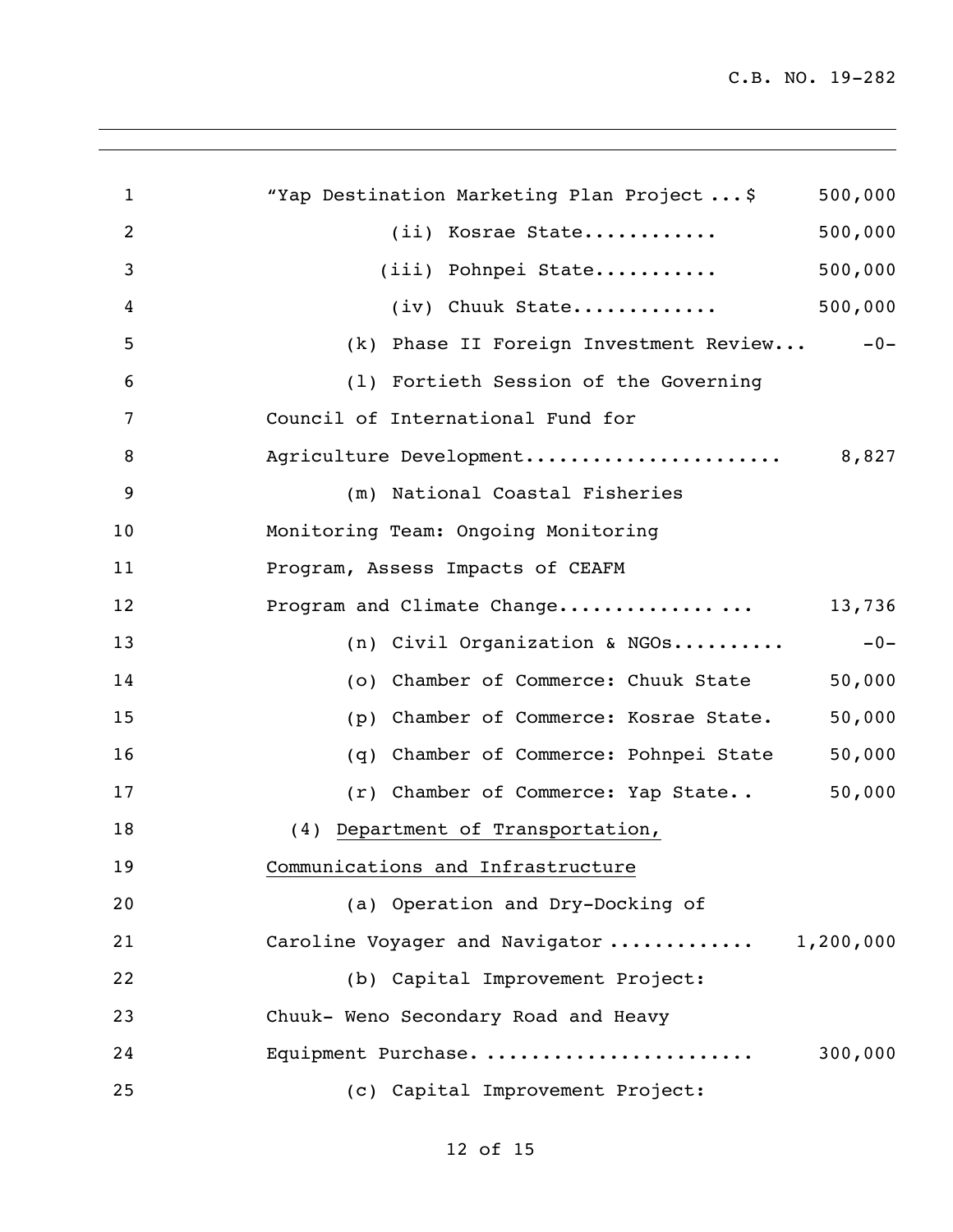| $\mathbf{1}$   | Kosrae- Walung Water Channel \$<br>300,000       |
|----------------|--------------------------------------------------|
|                |                                                  |
| $\overline{2}$ | (d) Capital Improvement Project:                 |
| 3              | 300,000<br>Pohnpei: Capital Road Improvement     |
| 4              | (e) Capital Improvement Project:                 |
| 5              | Yap - Preparation for the 2018                   |
| 6              | 300,000<br>Micro Games                           |
| 7              | (f) Outer Island Airport $1,000,000$             |
| 8              | (g) FSM National Government Computer             |
| 9              | 277,420                                          |
| 10             | (h) Pingda 7 expenses<br>485,000                 |
| 11             | 400,000<br>$(i)$ PMU operation budget            |
| 12             | (5) Department of Justice                        |
| 13             | (a) Slipping of FSS Independence 750,000         |
| 14             | (b) Satellite Phone and Usage Billings<br>$-0-$  |
| 15             | (c) Patrol Boats Major Maintenance               |
| 16             | 125,000                                          |
| 17             | (d) Anti-Human Trafficking Enforcement,          |
| 18             | Campaign, and Investigation 100,000              |
| 19             | (6) Office of Environment & Emergency Management |
| 20             | (a) Fostering Sustainable Solid                  |
| 21             | Waste Management<br>$-0-$                        |
| 22             | (7) President's Office                           |
| 23             | (a) FSM Trust Fund 7,500,000                     |
| 24             | (b) National Staff Upgrading<br>$-0-$            |
| 25             | (c) FSM Economic Develop. Project<br>$-0-$       |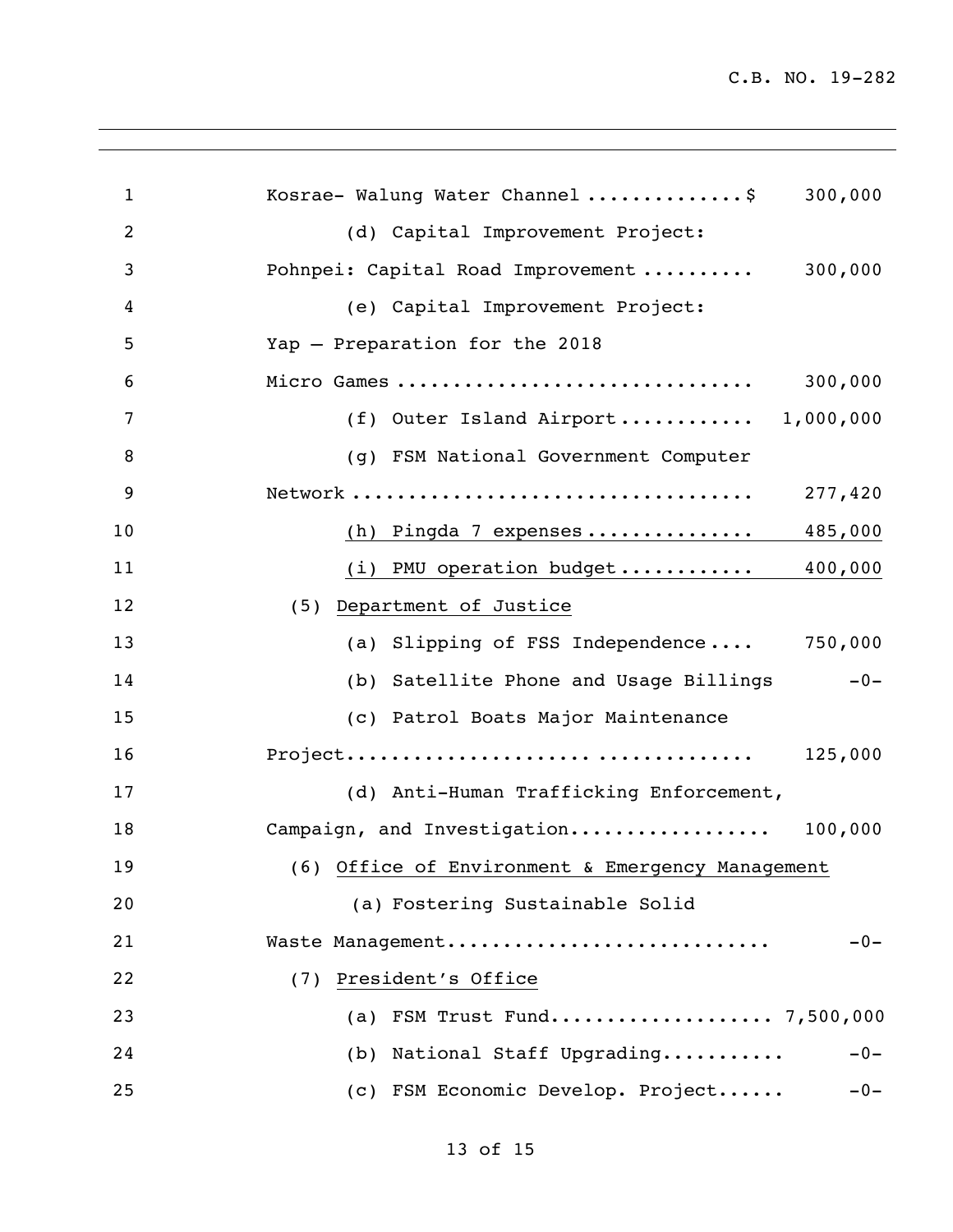| $\mathbf{1}$   | Implementation of ODA Policy \$50,000<br>(d)      |
|----------------|---------------------------------------------------|
| $\overline{2}$ | 2016 Development Partners Meeting<br>$-0-$<br>(e) |
| 3              | Compact Review Committee 50,000<br>(f)            |
| 4              | Printing of Ballots for<br>(q)                    |
| 5              | Constitutional Question<br>8,390                  |
| 6              | (i) Open Access Entity 500,000                    |
| 7              | (8) National Election                             |
| 8              | (a) Voter ID Card and New Voter                   |
| 9              | Registration Project<br>50,000                    |
| 10             | (9) Department of Health and Social Affairs       |
| 11             | (a) Health Services Special                       |
| 12             | 58,000                                            |
| 13             | (b) Environment: Food & Water Lab                 |
| 14             | 78,000                                            |
| 15             | (c) Medical Specialist Team 195,000               |
| 16             | Health data management 208,500<br>(d)             |
| 17             | Chuuk Food Safety Office 50,000<br>(e)            |
| 18             | (f) Doctors: Foundation Project 127,500           |
| 19             | (g) MOE-BHWP Med<br>20,000                        |
| 20             | (10) Department of Education                      |
| 21             | (a) National Dept. of Education- 3                |
| 22             | Initiatives Projects 404,792                      |
| 23             | (b) Data collection & reporting                   |
| 24             | (SEG Initiative)<br>556,074                       |